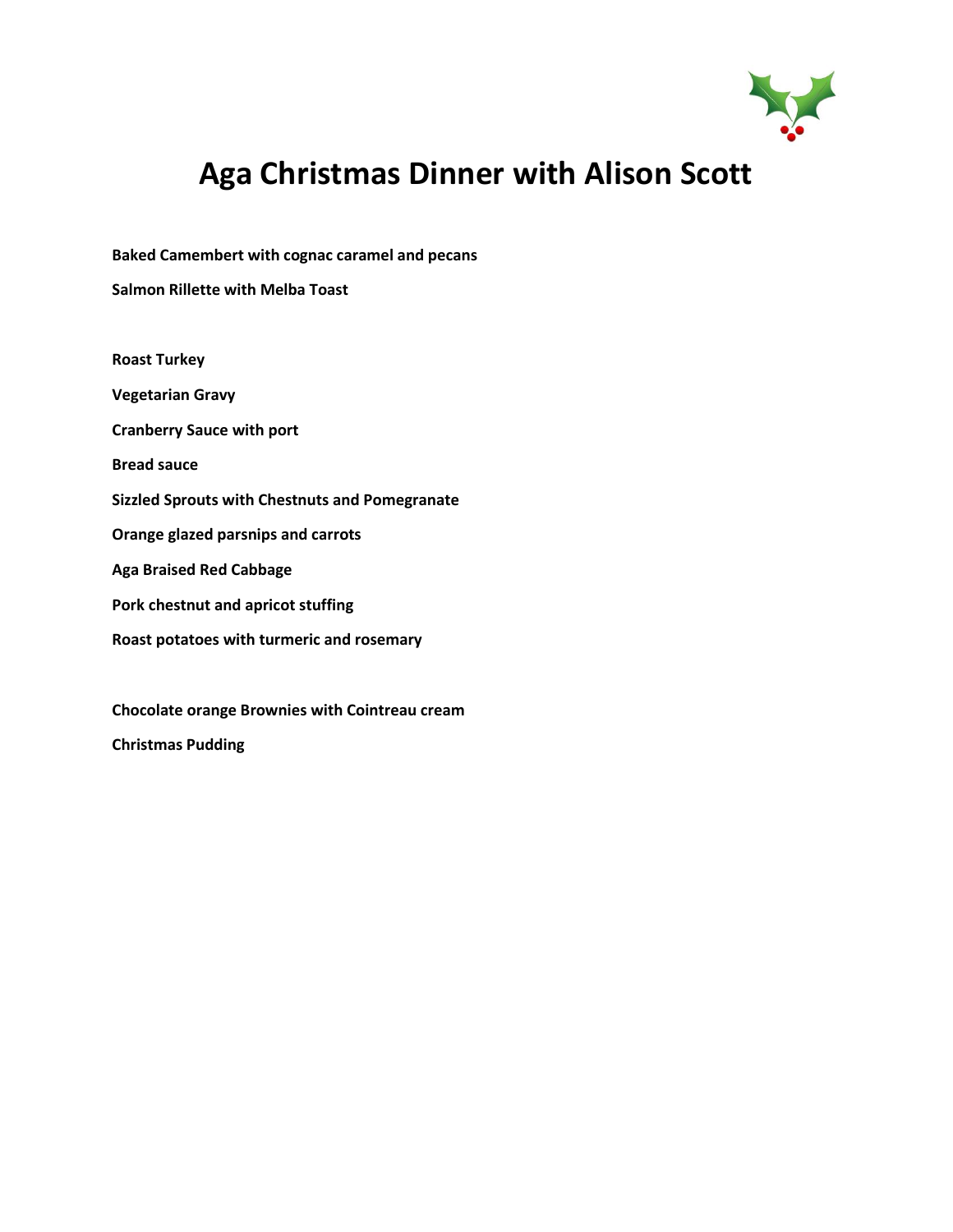

# **CRANBERRY SAUCE WITH PORT**

300g cranberries Zest of a large orange 100ml freshly squeezed orange juice 3 star anise 150g caster sugar 60ml port

#### **METHOD**

Put all ingredients except the orange zest in a saucepan and bring to the boil and simmer for 20 mins. Stir in orange zest. Store in a sterilised kilner jar until required. This will keep in the fridge for 2 weeks.

# **SIZZLED SPROUTS WITH CHESTNUTS AND POMEGRANATE**

3 tbsp olive oil 500g sprouts halved 100g pomegranate seeds 100g vacuum packed chestnuts Freshly ground black pepper

#### **METHOD**

Blanch the sprouts for a few minutes. Dry and slice. Fry in olive oil until browning. Scattered over the pomegranate seeds and crumbled chestnuts. Grind over some freshly milled black pepper and serve.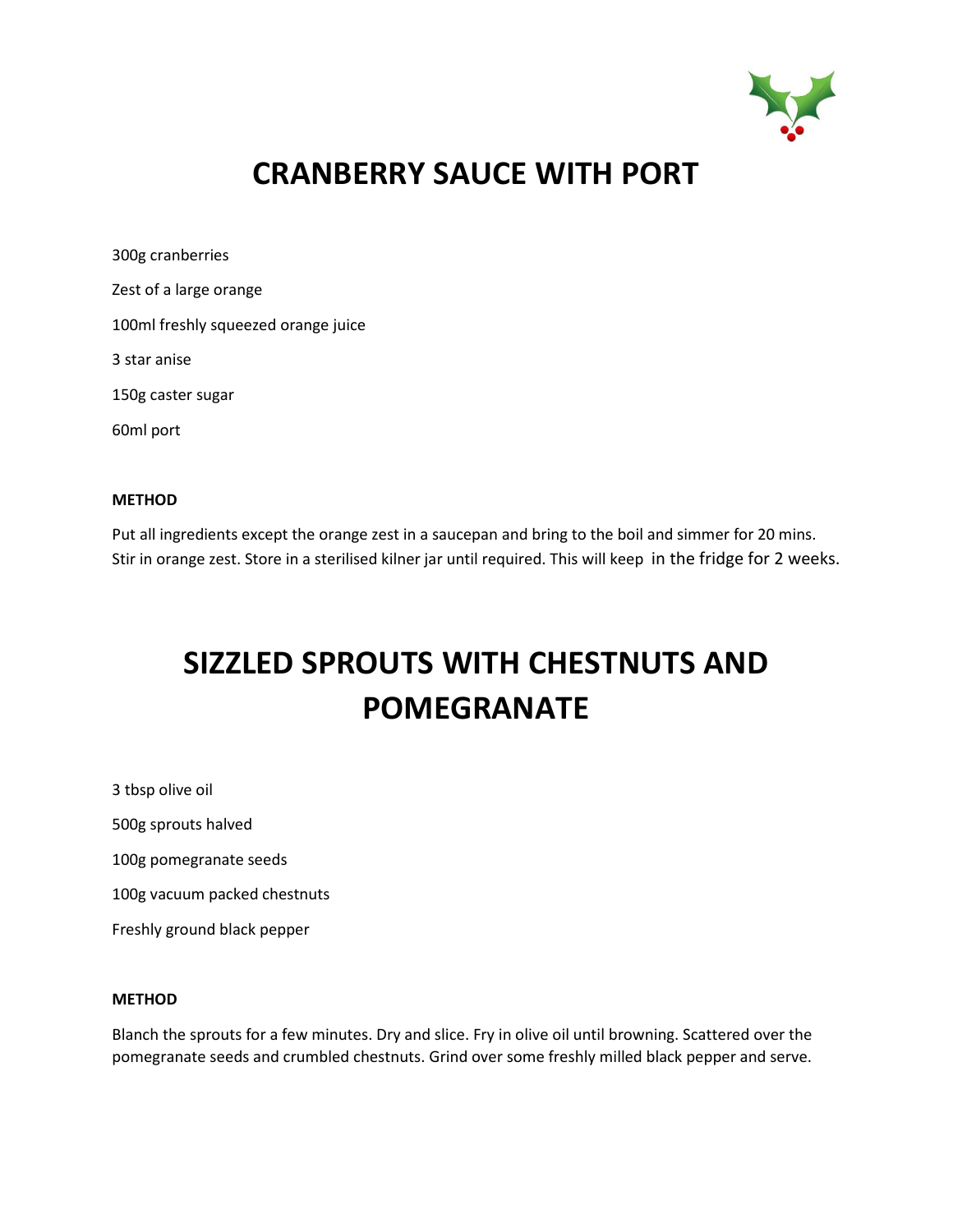

# **AGA BRAISED RED CABBAGE**

1kg red cabbage

450g finely chopped onion

450g cooking apples sliced up small

1 grated clove of garlic

¼ whole nutmeg, freshly grated

¼ level teaspoon ground cinnamon

¼ level teaspoon ground cloves

3 tablespoons demerara sugar

3 tablespoons red wine vinegar

15g butter

Salt and freshly milled black pepper

**METHOD** Shred the cabbage finely. Cover the base of the 4 litre stainless steel Aga casserole with a layer of cabbage seasoned with salt and pepper. Next a layer of onions and apples and a sprinkling of the garlic and spices and sugar and continue alternating the layers until all the ingredients are in the pan. Pour in the vinegar and add the butter. Put the lid on and bring to the boil then transfer to the simmering oven for 2 hours. This will keep in the fridge for a few days and also freezes very well.

To reheat, defrost and put in the Portmerion Roasting dish covered with foil and leave in the simmering oven on Christmas morning to slowly heat through.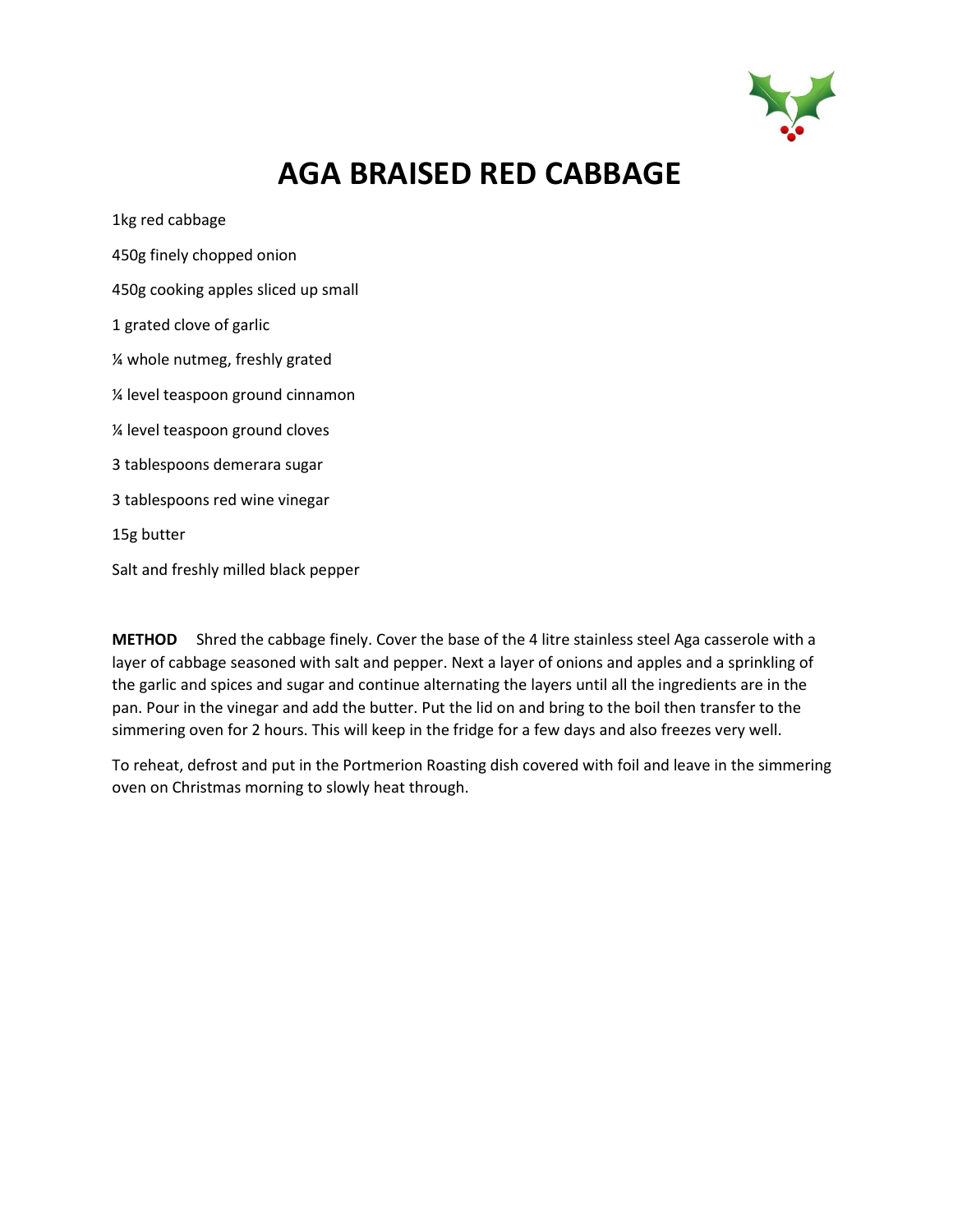

# **ORANGE GLAZED PARSNIP AND CARROT**

Carrots and parsnips peeled and cut into batons

Grated rind from one large orange

Juice of one orange

2 tbsp maple syrup

Handful of pecan nuts

25g butter

Chopped parsley to garnish

### **METHOD**

Bring the carrots and parsnip to the boil in an Aga casserole. Once they get to a rapid boil, pour all of the water off and steam in the simmering oven for 20 mins. Remove from the oven and add the butter. Once melted, pour over the orange juice and maple syrup and garnish with the pecans and parsley.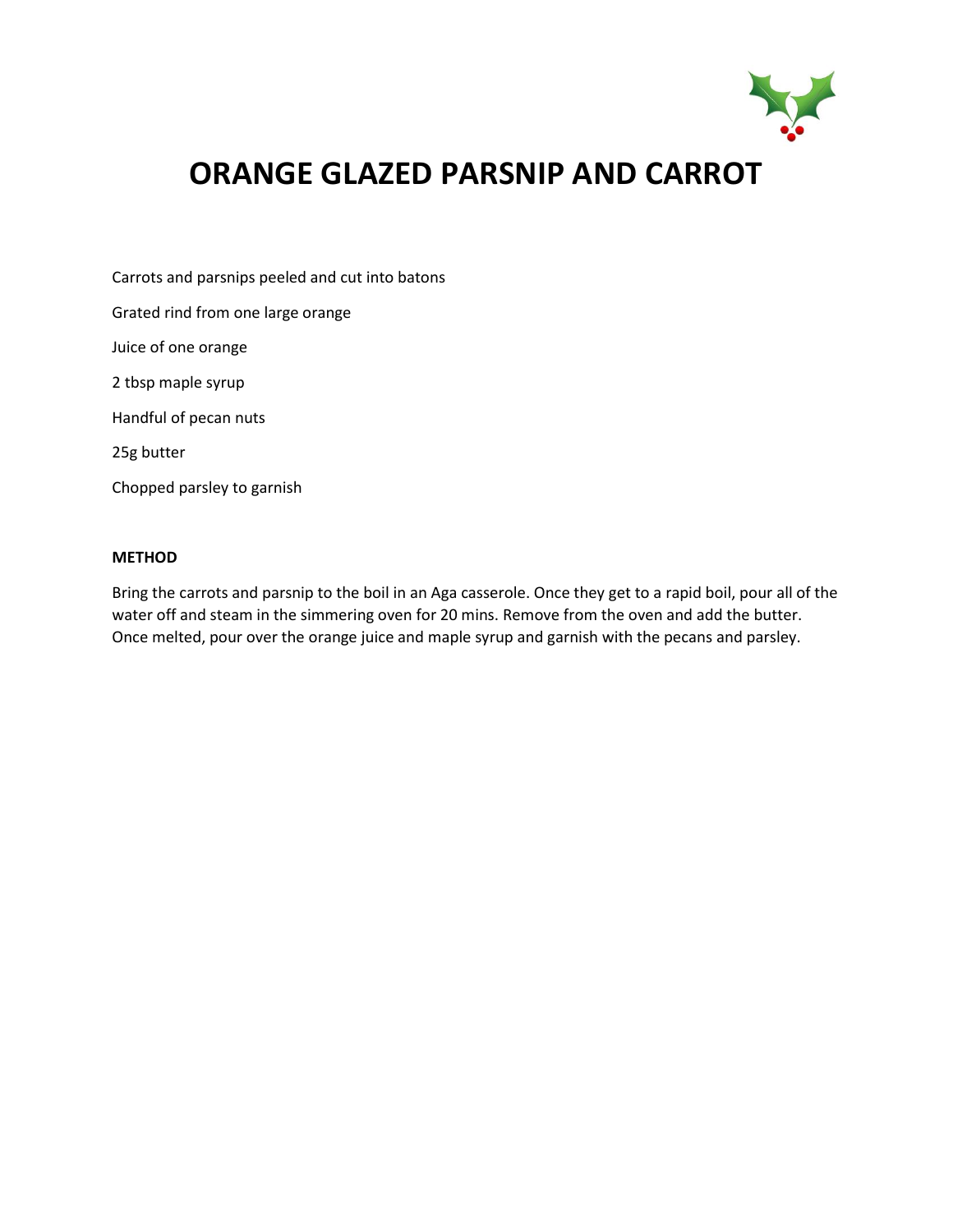

## **BAKED CAMEMBERT WITH COGNAC CARAMEL**

### **AND PECANS**

1 box of camembert

#### **FOR THE SAUCE**

3 tablespoons demerara sugar 3 tablespoons maple syrup 75g pecan nuts 50g glace cherries 1 tablespoon cognac Pomegranate seeds for decoration **FOR THE CROISTINI**

1 baguette very thinly sliced on the diagonal A little olive oil

### **METHOD FOR THE SAUCE**

Take the camembert out of the box and place in the middle of the half size Portmerion baking tray. Cook in the roasting oven for about 15mins.

While the cheese is cooking heat all of the sauce ingredients in the sauce pot and gently simmer.

When the cheese is runny, remove from the oven and allow to cool slightly.

Pour the caramel sauce over the camembert, sprinkle with pomegranate seeds and arrange the croistini either side and serve immediately.

#### **METHOD FOR THE CROISTINI**

Brush each side of the baguette slices with a little olive oil and arrange on a half size Aga baking tray.

Bake on the floor of the roasting oven for about 8 minutes until golden and crisp. Cool on a wire rack.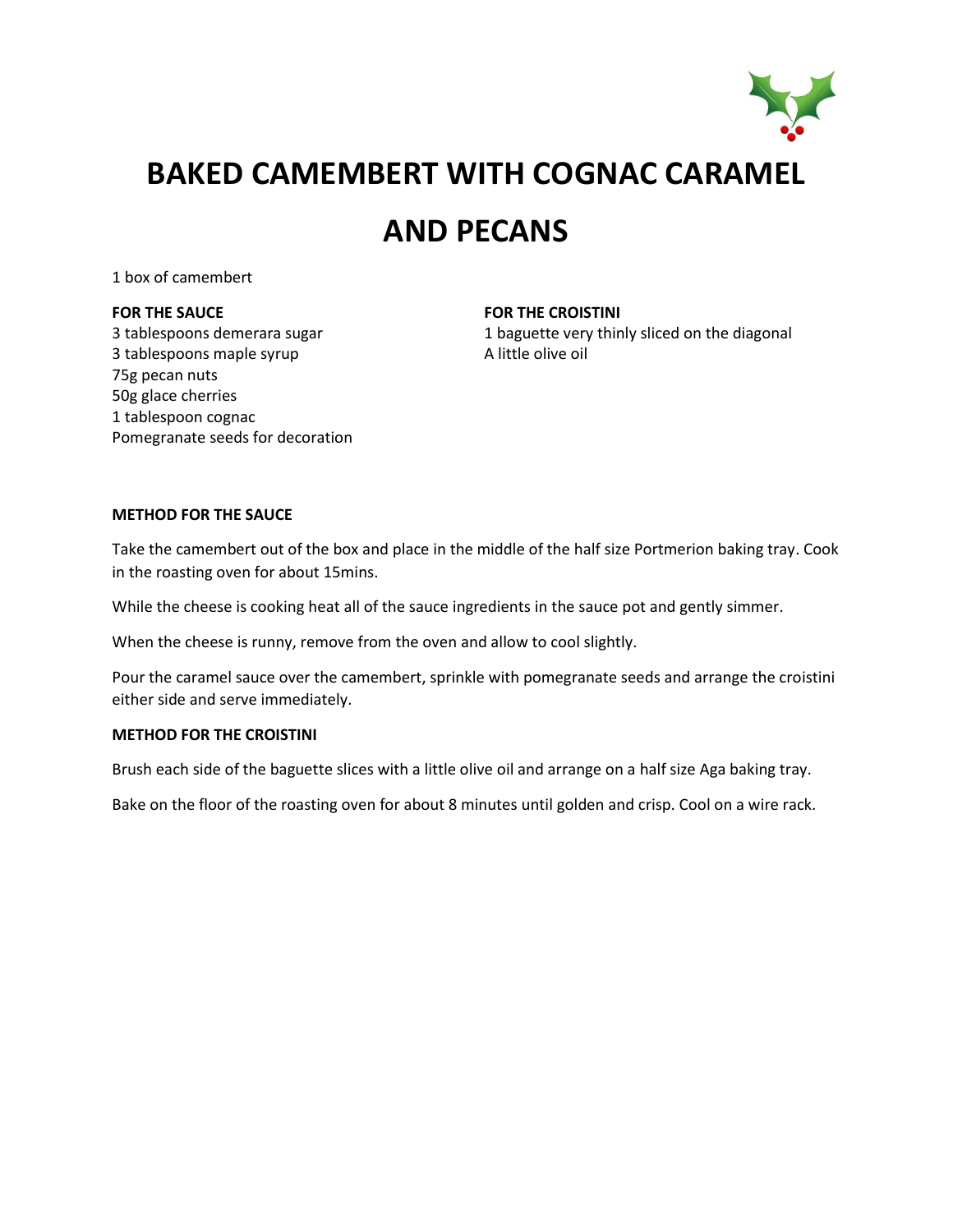

# **SALMON RILLETTE**

100g cream cheese 100g sour cream

100g smoked salmon

2-3 teaspoons horseradish

Lemon juice and zest

A few sprigs of dill

**METHOD** Put the cream cheese, sour cream 50g salmon and a little lemon juice in a food processor and whizz till smooth. Stir in the lemon zest and more horseradish if you like. Chop the remaining salmon (reserving a little to garnish) and add to the mixture. Divide the mixture between 4 small ramekins and chill for at least 2 hours. Decorate with a spiral of salmon and a sprig of dill and serve with croistini.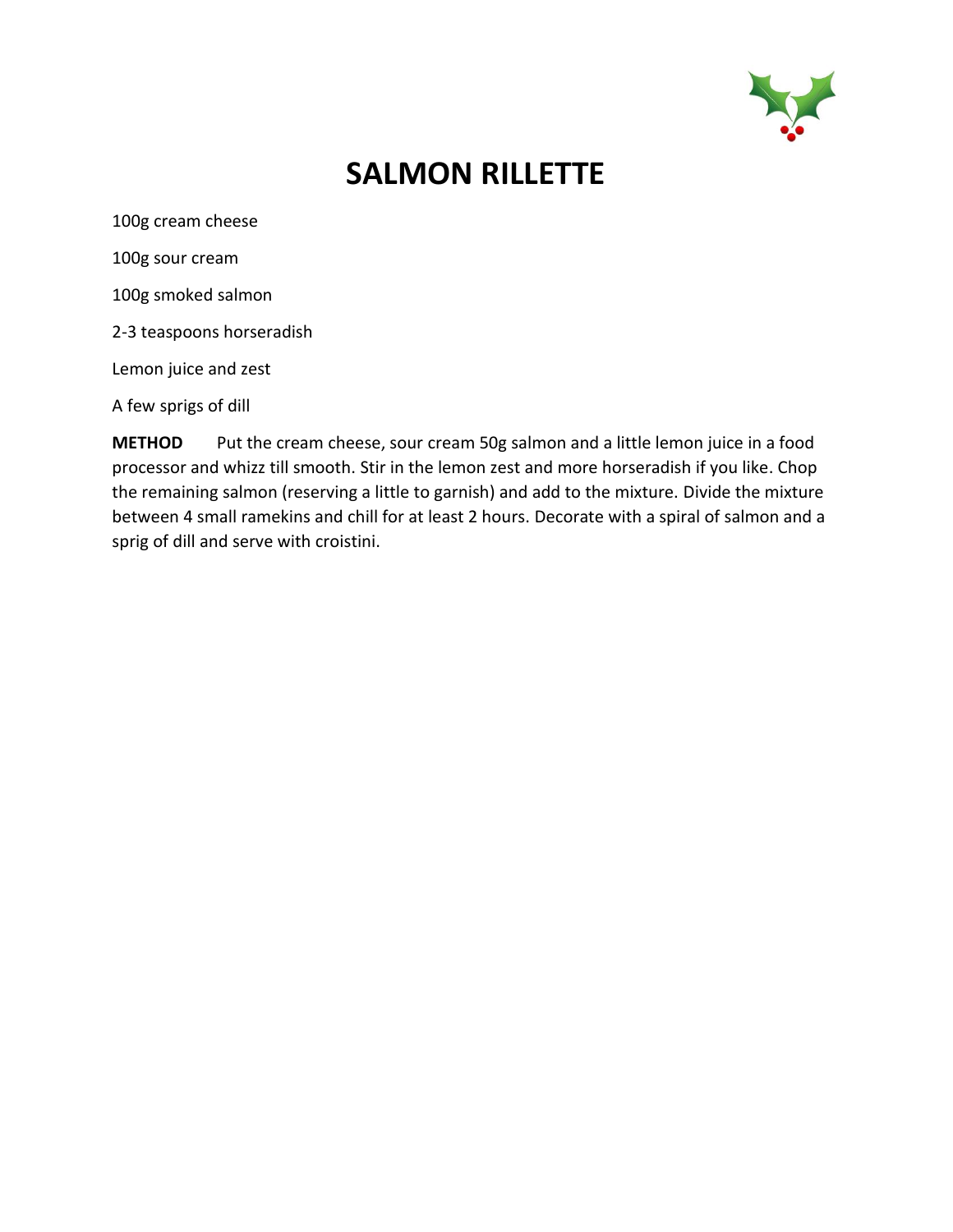

## **BREAD SAUCE**

| 300ml milk                     |
|--------------------------------|
| 25g butter                     |
| 1 onion                        |
| 6 cloves                       |
| 1 bay leaf                     |
| 100g fresh white breadcrumbs   |
| 3 tbsp double cream            |
| Pinch grated nutmeg            |
| Freshly ground pepper to taste |

### **METHOD**

Stud the onions with the cloves, the more cloves the stronger the flavour. Place in a small pan with the milk, bay leaf and pepper. Bring to a simmer then cover and leave to infuse for at least an hour. Remove the onion and bay leaf and stir in the breadcrumbs and butter and season to taste. Put the studded onion back in the pan until ready to serve. Before serving remove the onion and stir in the cream.

The sauce can be made a couple of days in advance.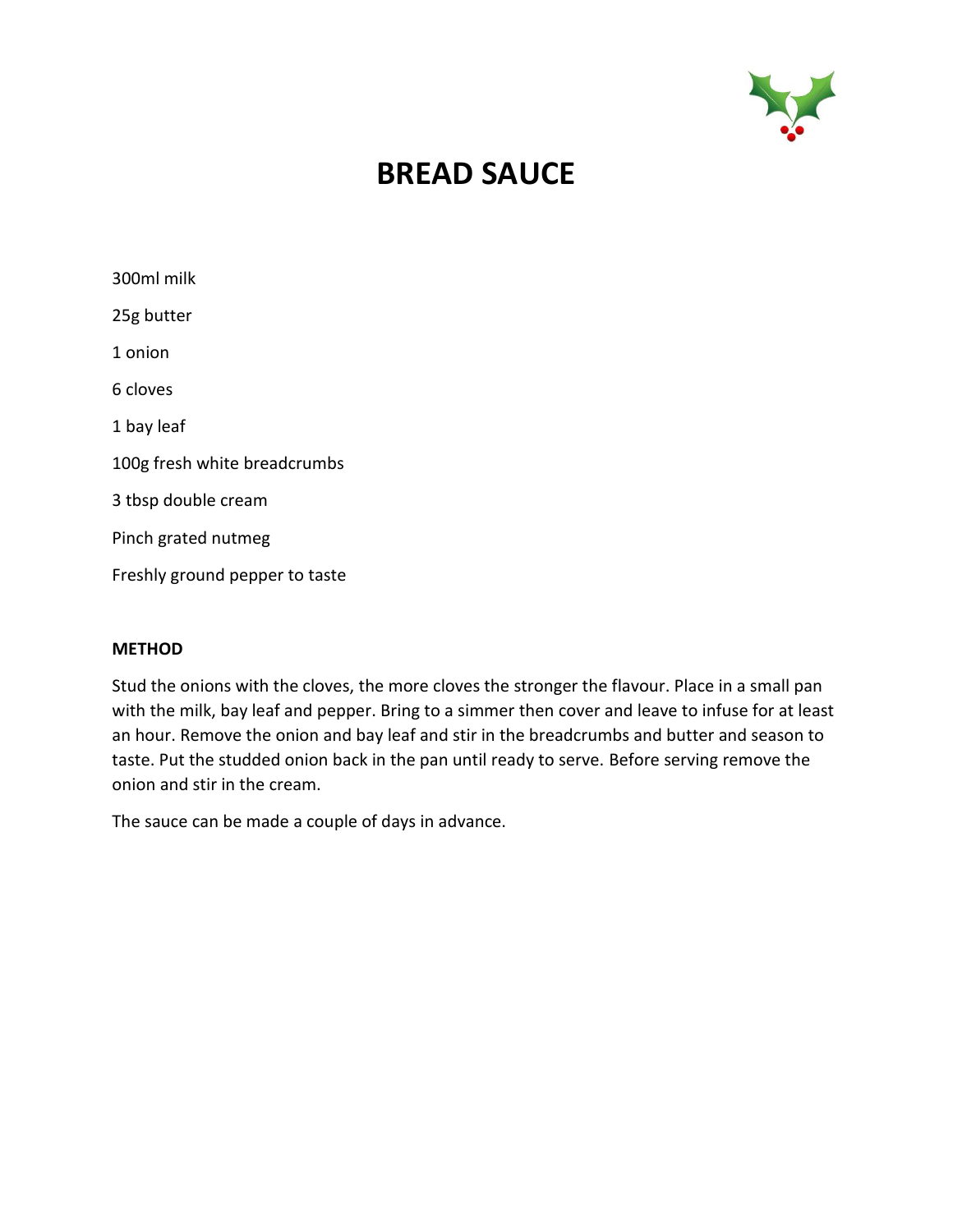

## **VEGETARIAN GRAVY**

| 2 onions                    |
|-----------------------------|
| 2 carrots                   |
| 2 sticks of celery          |
| 25g dried porcini mushrooms |
| 2 bay leaves                |
| 2 sprigs fresh thyme        |
| 2 tbsp blackcurrant jam     |
| 2 tbsp plain flour          |
| 2 teaspoons marmite         |
| 1 tbsp tomato puree         |
| 2 tbsp red wine vinegar     |
| 1.5 litres vegetable stock  |
|                             |

### METHOD

Put the chopped onion, carrot, celery and mushrooms on a baking tray lined with bake o glide. Add a little oil and the herbs. Fry on the floor of the roasting oven for about 20 mins. Add the jam and port and return to the oven for another 5 mins to caramelise. Stir in the flour, marmite tomato puree and vinegar and transfer to a stainless steel casserole and add the stock.

Bring to the boil and transfer to the floor of the simmering oven for 15 mins.

Pass through a sieve before serving.

The turkey juices can be added for those who aren't vegan or vegetarian and the mushrooms can be replaced with 8 chicken wings.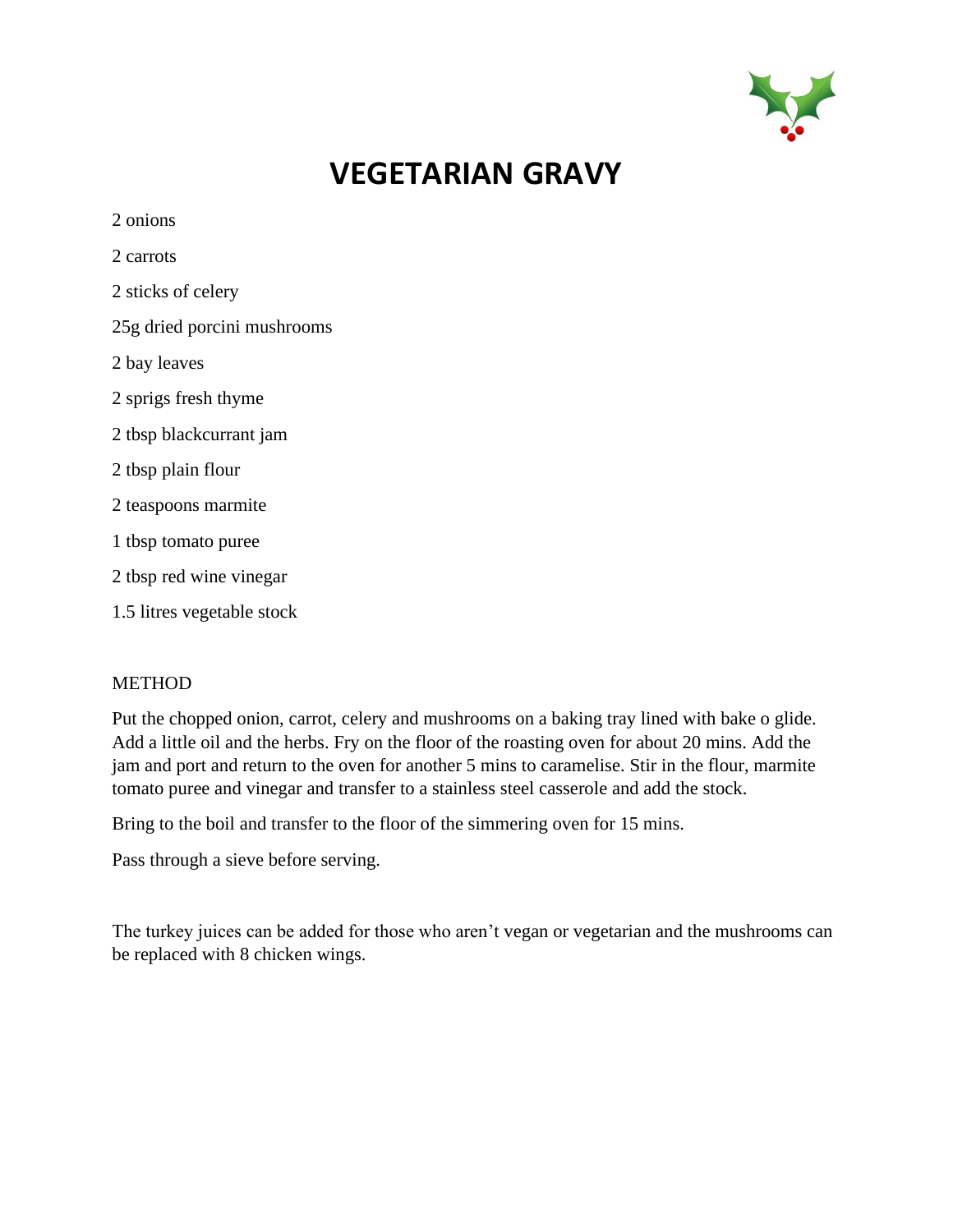

# **PORK, CHESTNUT AND APRICOT STUFFING**

### 50g butter

1 large onion, finely chopped 2 celery sticks, finely chopped 450g good quality sausagemeat 75g dried apricots, finely chopped Zest of 1 orange Handful of chopped flat leaf parsley 1 medium egg 150g breadcrumbs 200g pack of whole cooked chestnuts, roughly chopped 5 rashers streaky bacon cooked and chopped Salt and freshly ground black pepper to taste

### METHOD

Melt the butter in a frying pan and gently cook the onion and celery till soft but not coloured. Tip into a large bowl and cool.

Add all of the other ingredients and mix well with your hands.

Spread the stuffing into the greased ½ size Portmerion roasting dish.

Cook in the baking oven for about 30 mins or until the top is golden and crisp.

Garnish with sage leaves and serve.

The stuffing can be frozen prior to cooking. Defrost before cooking.

Alternatively it can be made the day ahead. Make sure you take it out of the fridge and bring to room temperature before cooking.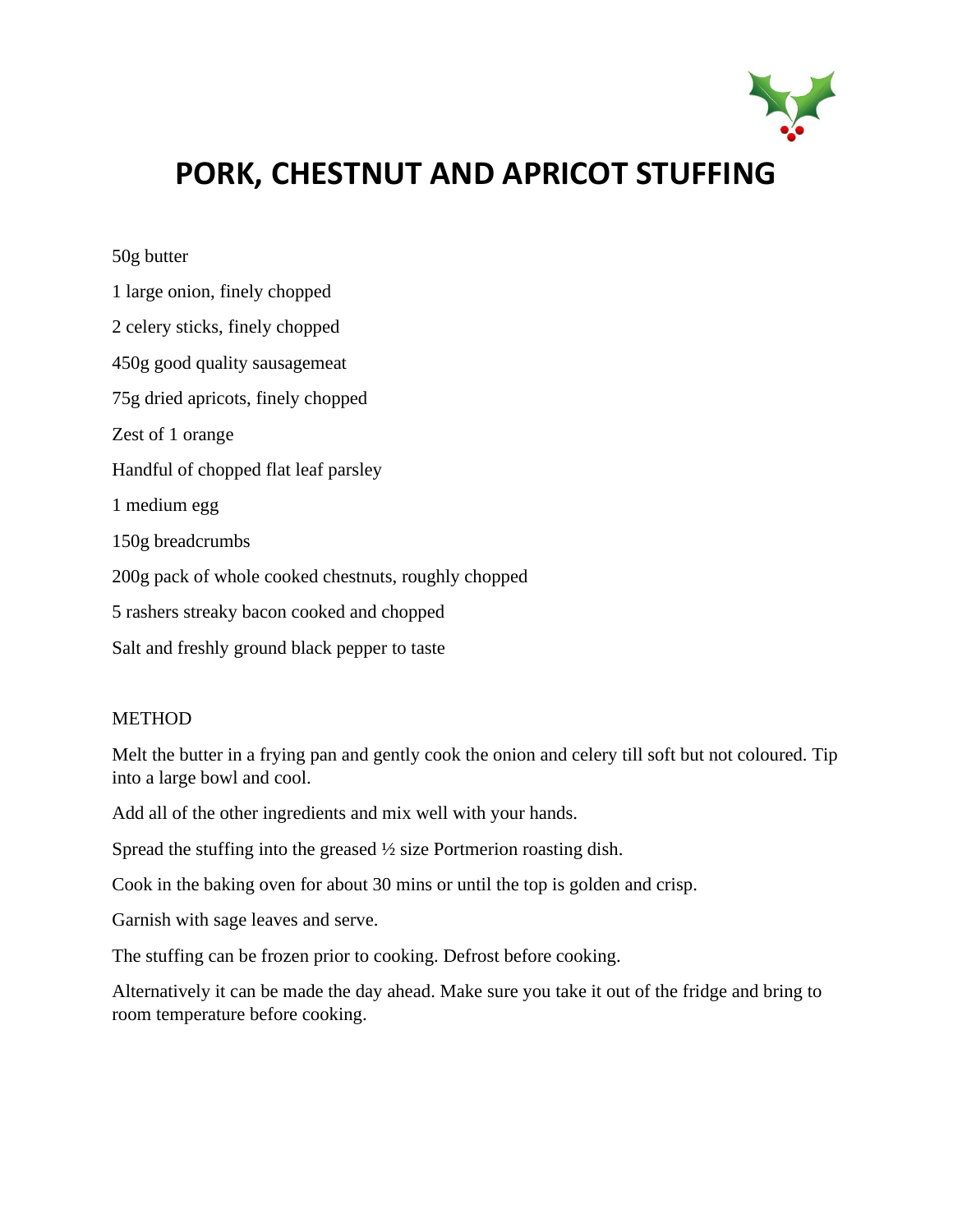

# **ROAST POTATOES WITH TUMERIC AND ROSEMARY**

Maris Piper potatoes

Sea salt

1 ½ teaspoons turmeric

Fresh rosemary chopped, reserve a couple of sprigs to garnish

Sprinkle of garlic granules (optional)

Small pinch of chilli flakes (optional)

### **METHOD**

Peel the potatoes and cut into desired size. Bring to the boil and simmer for about 5 to 8 minutes in salted water.

While the potatoes are cooking, put 6 tablespoons of sunflower oil and a little olive oil on a hard anodised large baking tray. Slide the tray onto the floor of the roasting oven to heat up.

Drain the potatoes.

When the oil is piping hot, carefully toss the potatoes in the oil and sprinkle over the turmeric, chopped rosemary, garlic and chilli and some more salt. Return the tray to the floor of the roasting oven for 35 to mins, turning after about 15 mins.

Cook until crisp and golden.

Dry on kitchen paper and transfer to warmed serving dish. Garnish with a sprig of fresh rosemary.

If you prefer to use goose fat then do so but I've tried both ways and much prefer this recipe which is also suitable for vegetarians and vegans.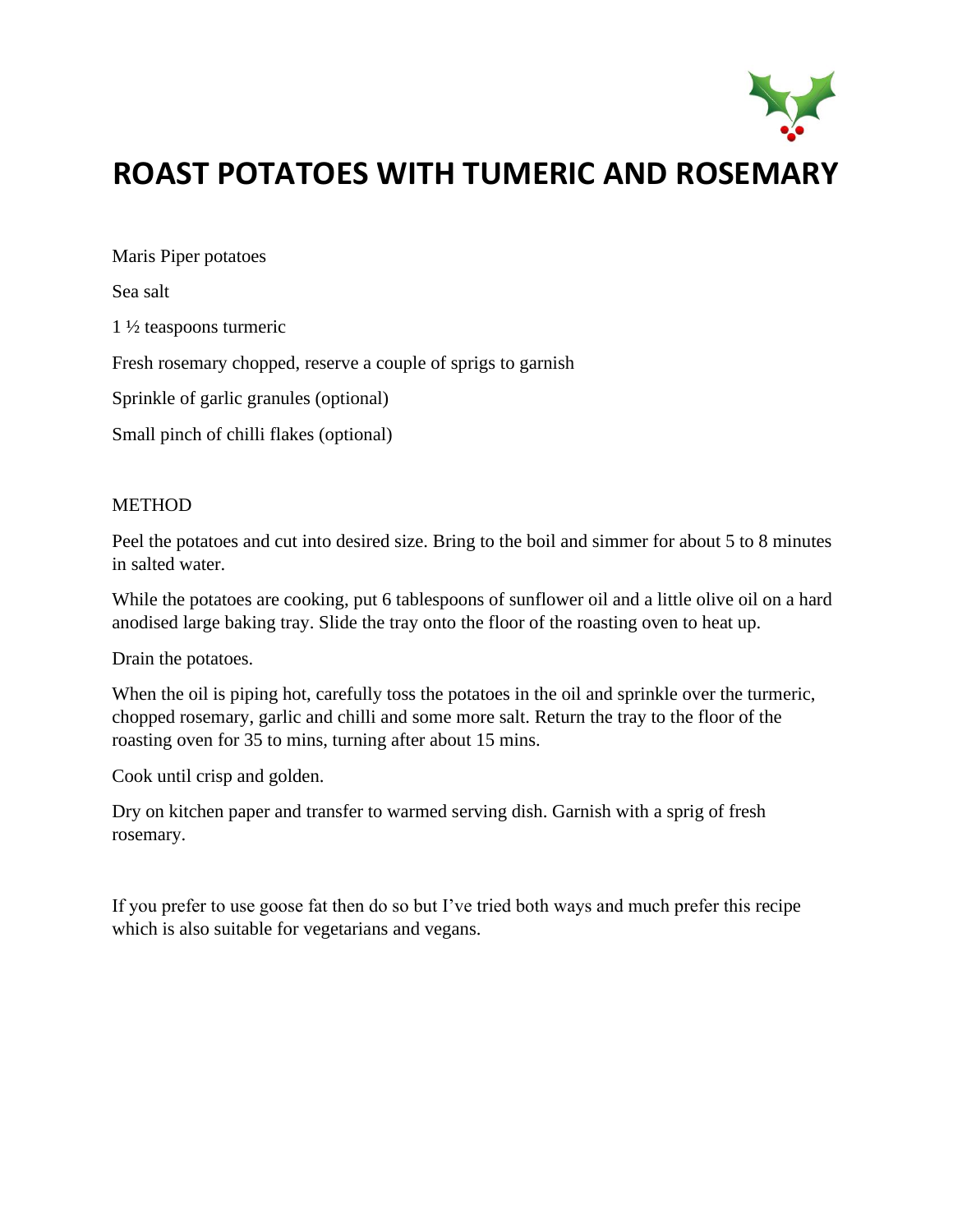

# **ROAST TURKEY**

Turkey or turkey crown brought up to room temperature before cooking

1 onion, quartered 1 lemon quartered 1 lemon juice and zest 100g butter at room temperature Small bunch parsley 6 bay leaves A couple of sprigs of sage and thyme Salt and pepper 8 to 10 rashers of smoked streaky bacon

### METHOD

Remove giblets from the turkey, these can be boiled up and used for the gravy. Rub the cavity with salt and pepper and stuff with the quartered onion, lemon, 2 bay leaves and the sprigs of sage and thyme.

Mix the butter with the zest and juice of the  $2<sup>nd</sup>$  lemon, the chopped parsley, salt and pepper.

Loosen the skin on the turkey and stuff the butter underneath it covering the whole bird. Place 4 bay leaves between the breast and skin.

Place the bird on the up turned grill rack in the full size Aga roasting tin lined with bake o glide. Arrange the bacon rashers in a criss - cross pattern over the breast to keep it moist.

Slide the roasting tin onto the lowest set of runners in the roasting oven and see chart for cooking times.

Once the turkey is cooked, remove from the oven and rest covered in foil and wrapped in a towel to keep hot for at least 45 mins before carving.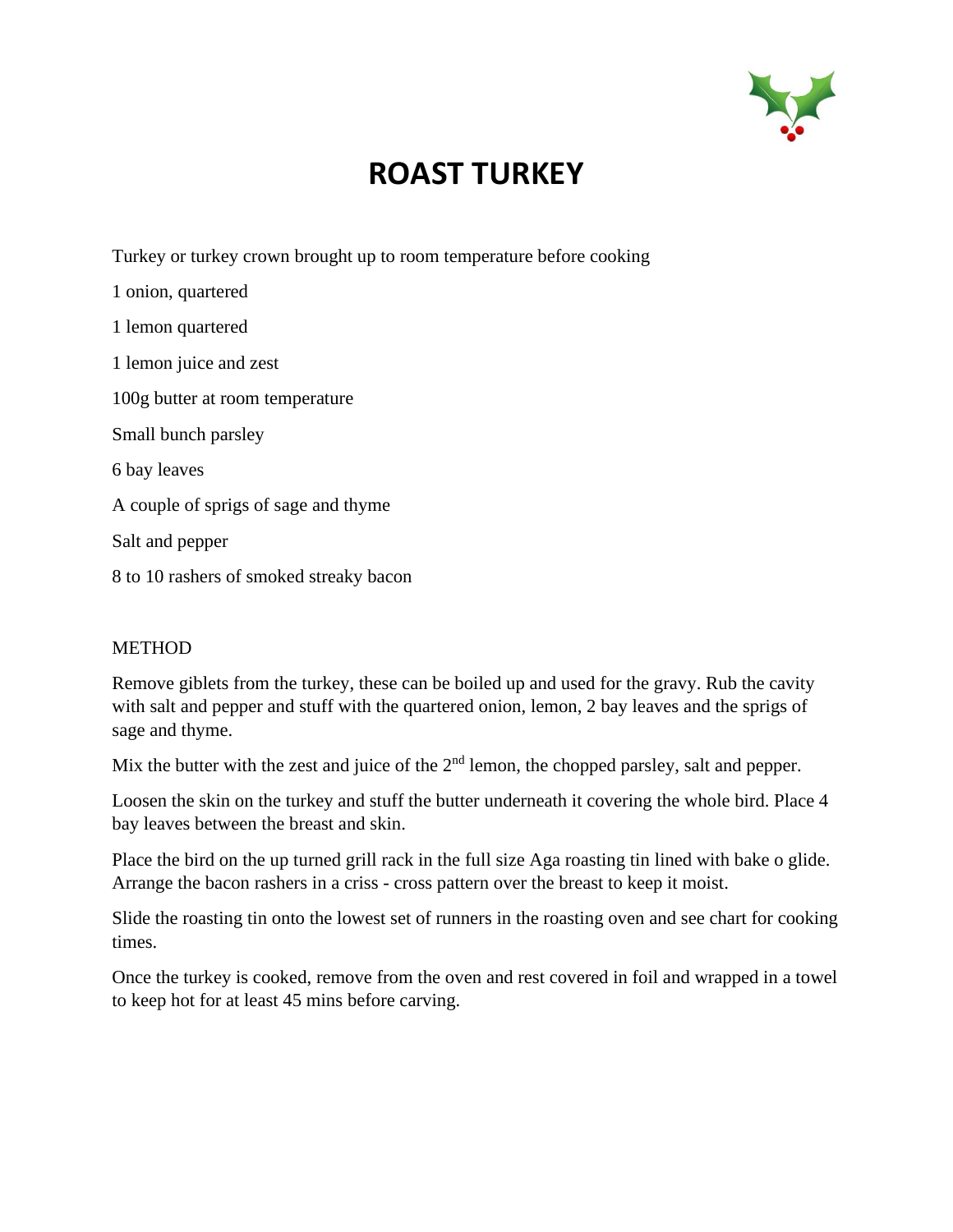

TURKEY TIMINGS

Fast Roasting 8-12LB (3.6 TO 5.4KG) 1 ¾ TO 2 HOURS 12-16LB (5.4 TO 7.25KG) ABOUT 2 TO 2 ½ HOURS 16-20LB (7.25-9KG) ABOUT 2 ½ TO 3 HOURS 24-28LB (10.8 TO 12.6KG) 3 ½ TO 4 HOURS Cook for 30 mins with no foil then tent loosely with foil

Medium Method

Cook in roasting oven for 1 hour then tent with foil and transfer to Baking oven for the additional times below.

8-12LB 1 ½ TO 2 ½ HOURS 12-16LB 2 ½ TO 3 ½ HOURS 16-20LB 3 ½ TO 4 ½ HOURS 20-24LB 4 ½ TO 5 ½ HOURS 24-28LB 5 ½ TO 61/2 HOURS

Take the turkey out of the oven and pierce the thickest part of the thigh with a sharp knife. If the juices run clear it's cooked.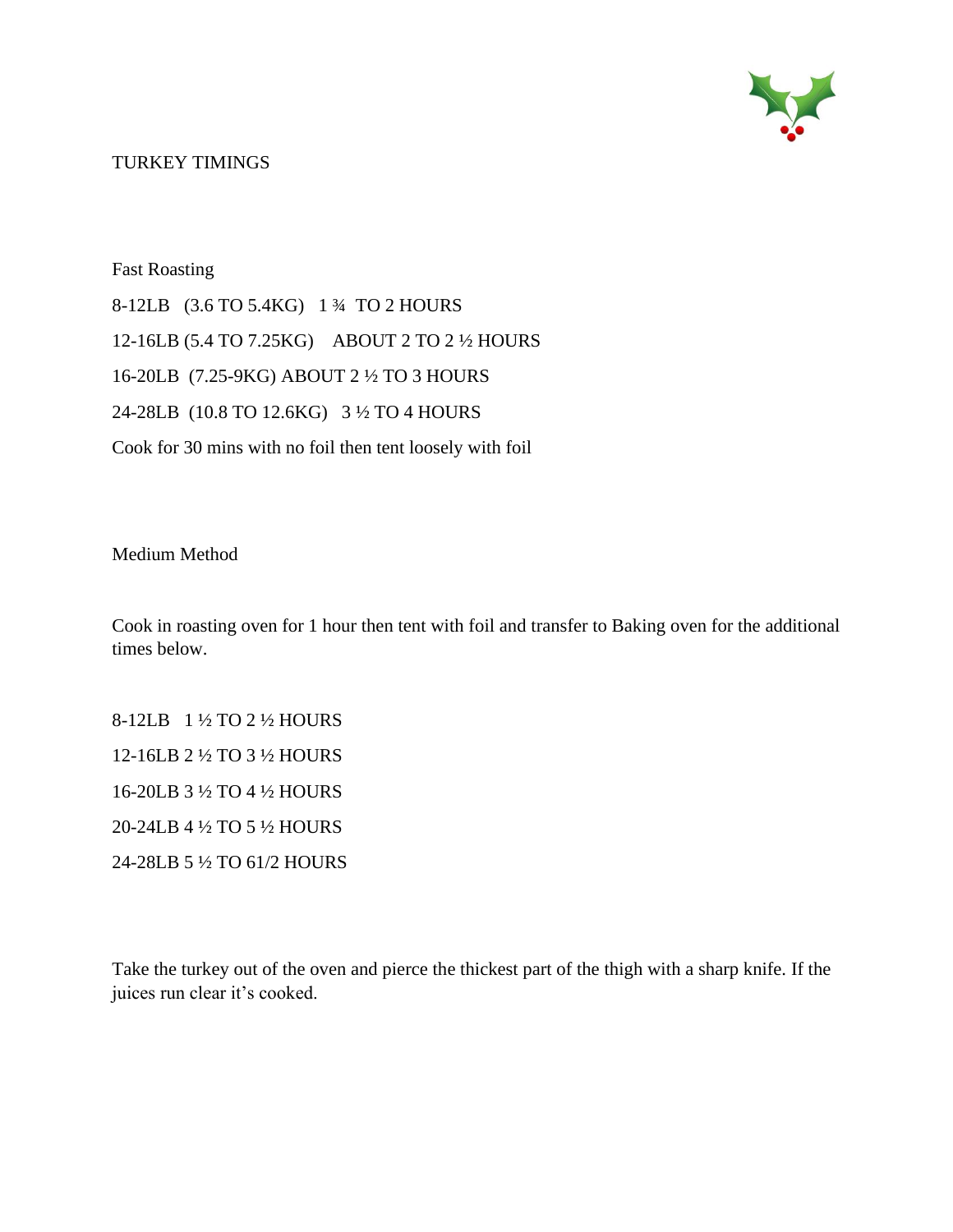

### **For the brownie**

200g dark chocolate 175g milk chocolate 4 eggs 225g caster sugar 75g self raising flour Zest of 1 orange 2 balls of stem ginger finely chopped

### **METHOD**

Line the half size Aga roasting tin with bake o glide. Put the chocolate and butter in a bowl at the back of the Aga to melt. Beat the eggs and sugar in another bowl and add the orange zest and chopped stem ginger. Pour in the melted chocolate and butter and stir well. Stir in the flour and beat until smooth and pour into prepared tin. Grind salt onto the top of the brownie to cover the whole surface in a fine sprinkling.

Slide the tin onto the grid shelf on the floor of the baking oven and bake for about 25 mins. Then slide the cold plain shelf onto the second set of runners and cook for a further 10 mins until the brownie is set and a light crisp has formed on top. Don't be tempted to overcook as this will make the brownie dry.

Leave to cool in tin.

Dust with icing sugar and decorate with sliced clementines and frosted bay leaves. Serve with Cointreau cream.

### **For the frosted bay leaves**

8 bay leaves 1 egg white

25g caster sugar

METHOD Whisk the egg white until frothy. Tip the sugar onto a plate .Brush the egg white onto the bay leaves then sprinkle the sugar over the leaves. Leave to dry on a sheet of parchment for 6 hours or until the frosting is completely dry.